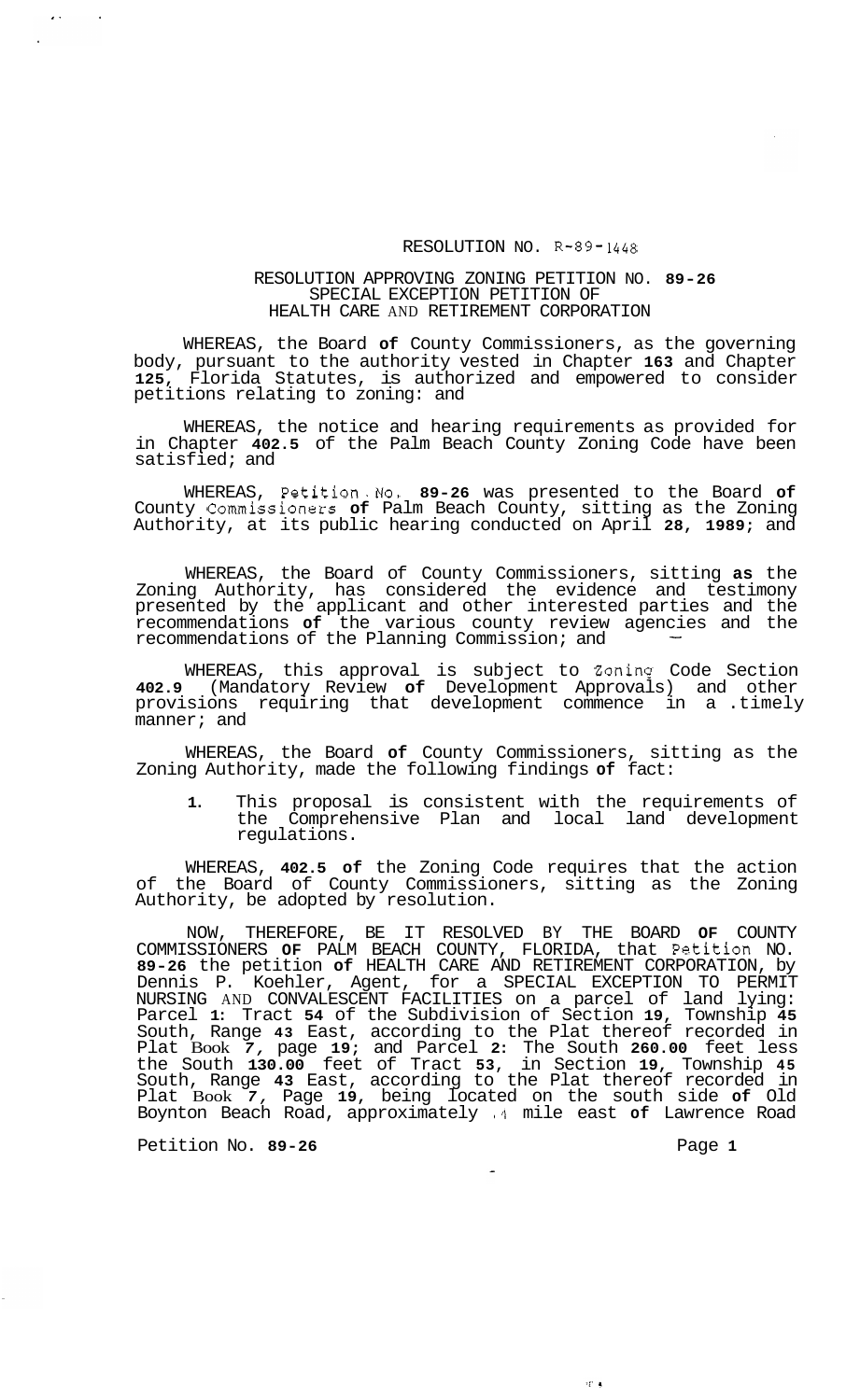(40th Avenue South) in a RM-Multiple Family Residential Zoning District, was approved on April **28, 1989,** as advertised, subject to the following conditions:

- **1.**  Prior to site plan certification, the site plan shall be amended **to** indicate the following:
	- a. Labelling of all areas of vegetation preservation;
	- b. A minimum of **10** percent of the total floor area devoted to a common leisure area: and
	- c, Two **(2) 12** foot by **30** foot loading berths.
- **2.**  Prior to the removal of any vegetation the petitioner shall schedule a preclearing inspection with the Zoning Division.
- **3.**  The developer shall preserve existing native vegetation on site and shall incorporate the vegetation into the project design. Clearing shall be limited to the developable areas, retention areas, driveways and other vehicular use areas. The areas for preservation shall receive appropriate protection from damage and disturbance in accordance with Section **500.36 of** the Zoning Code during the site development and construction phase.
- 4. Off premise signs shall not be permitted on the site.
- **5. No** outdoor loudspeaker system shall be permitted on site.
- **6.**  All lighting shall be of low intensity, shielded, an directed away from surrounding residential properties and rights-of-ways.
- *7.*  All mechanical and air conditioning equipment shall be roof mounted and screened with parapets or be contained within and enclosed loading and service area.
- **8. No** stock loading or dumpster pickup will be permitted between the hours **of 8:OO** p.m. and **8:OO** a.m.
- **9.**  Sewer service is available to the property. Therefore, no septic tank shall be permitted on the site.
- **10.**  Water service **is** available to the property. Therefore, no well shall be permitted on the site to provide potable water.
- **11.**  The Developer shall provide discharge control and treatment for the stormwater runoff in accordance with all applicable agency requirements in effect at the

-

Petition NO. **89-26** Page **2**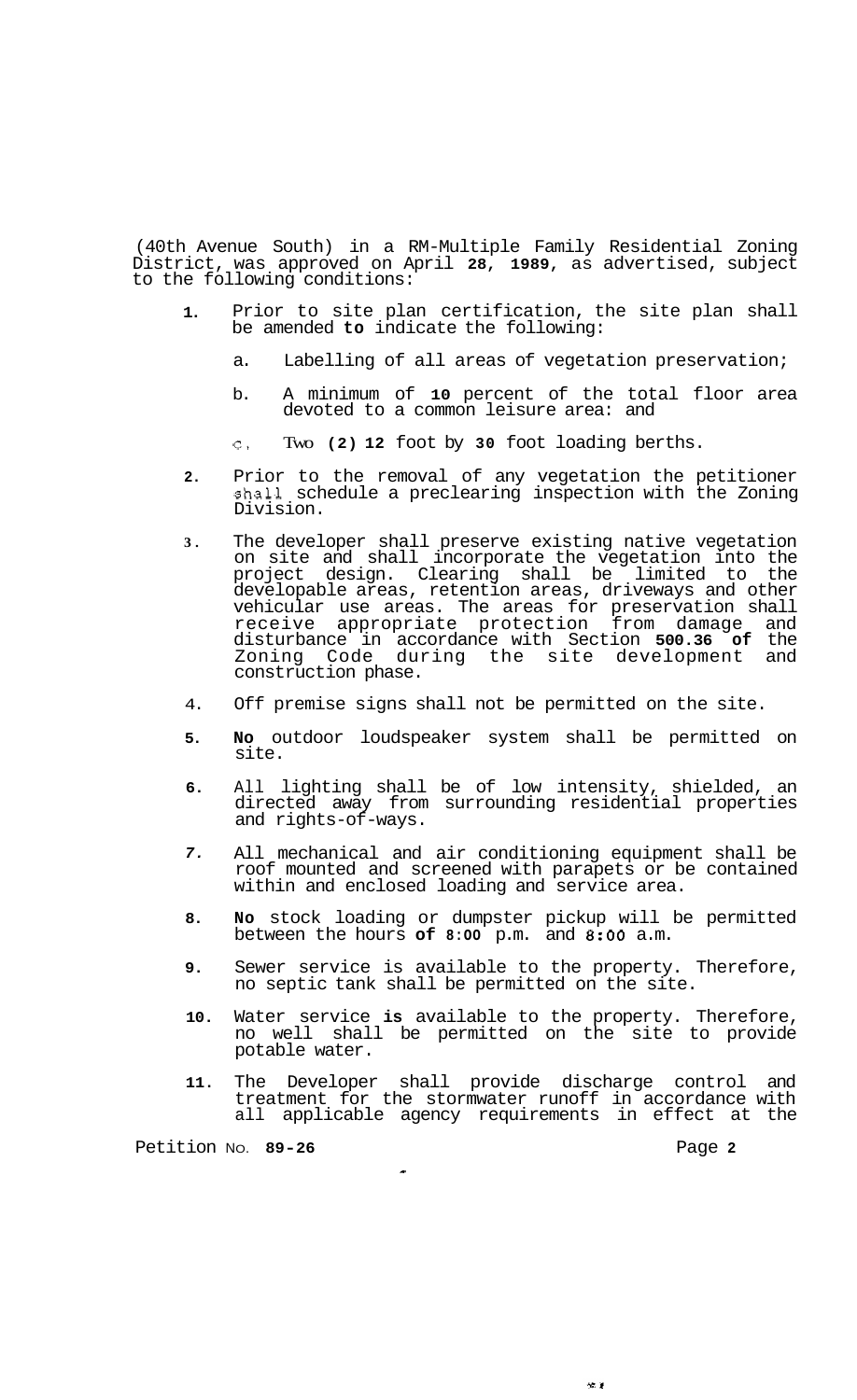time of the permit application. However, at **a** minimum, this development shall retain onsite the stomwater runoff generated by a three **(3)** year-one **(1)** hour storm with a total rainfall of **3** inches as required by the Permit Section, Land Development Division. In the event that the subject site abuts a Department **of**  Transportation maintained roadway, concurrent approval from the Florida Department of Transportation will also<br>be required. The drainage system shall be maintained The drainage system shall be maintained in an acceptable condition as approved by the County Engineer. In the event that the drainage system is not adequately maintained as determined by the County Engineer, this matter will be referred to the Code Enforcement Board for enforcement.

- . **12.** Within **90** days of approval of this project, the property owner shall convey to Palm Beach County **Land**  Development Division by road right-of-way warranty deed for:
	- a. Old Boynton Road, **40** feet from centerline; and,
	- b. Knuth Road, **30** feet from centerline free of all encumbrances and encroachments. Property owner shall provide Palm- Beach County with sufficient documentation acceptable to the Right of Way Acquisition Section *to* ensure that the property is free of all encumbrances and encroachments. Right-of-way conveyances shall also include "Safe Sight Corners<sup>1</sup> where appropriate at intersections as determined by the County Engineer.
	- **13.** The Property owner shall construct Knuth Road (local street standards **2-10** travel lanes) from the south terminus of construction by Zoning Petition **No. 89-12**  to the south paved terminus at the Lake Worth Drainage District **L-23** Canal including the appropriate canal crossing as determined by the County Engineer and Lake Worth Drainage District. The typical section for the road shall be approved by the County. This construction shall be concurrent with onsite paving and drainage improvements. Construction shall be completed prior to December **1, 1989** or prior to the issuance of a Certificate of Occupancy whichever shall first occur.
	- **14.** The Property owner shall convey to Palm Beach County within **90** days of the approval of this project adequate road drainage easements through the project **1s** internal surface water management system to provide legal positive outfall for all runoff from those segments of Knuth Road along the property frontage and for a maximum **400** ft. distance each side of the property boundary lines along Knuth Road. Said easements shall be no less than **20** feet in width. The drainage system

Petition **No. 89-26** 

-

Page **3** 

 $\omega_{\mathcal{C}}$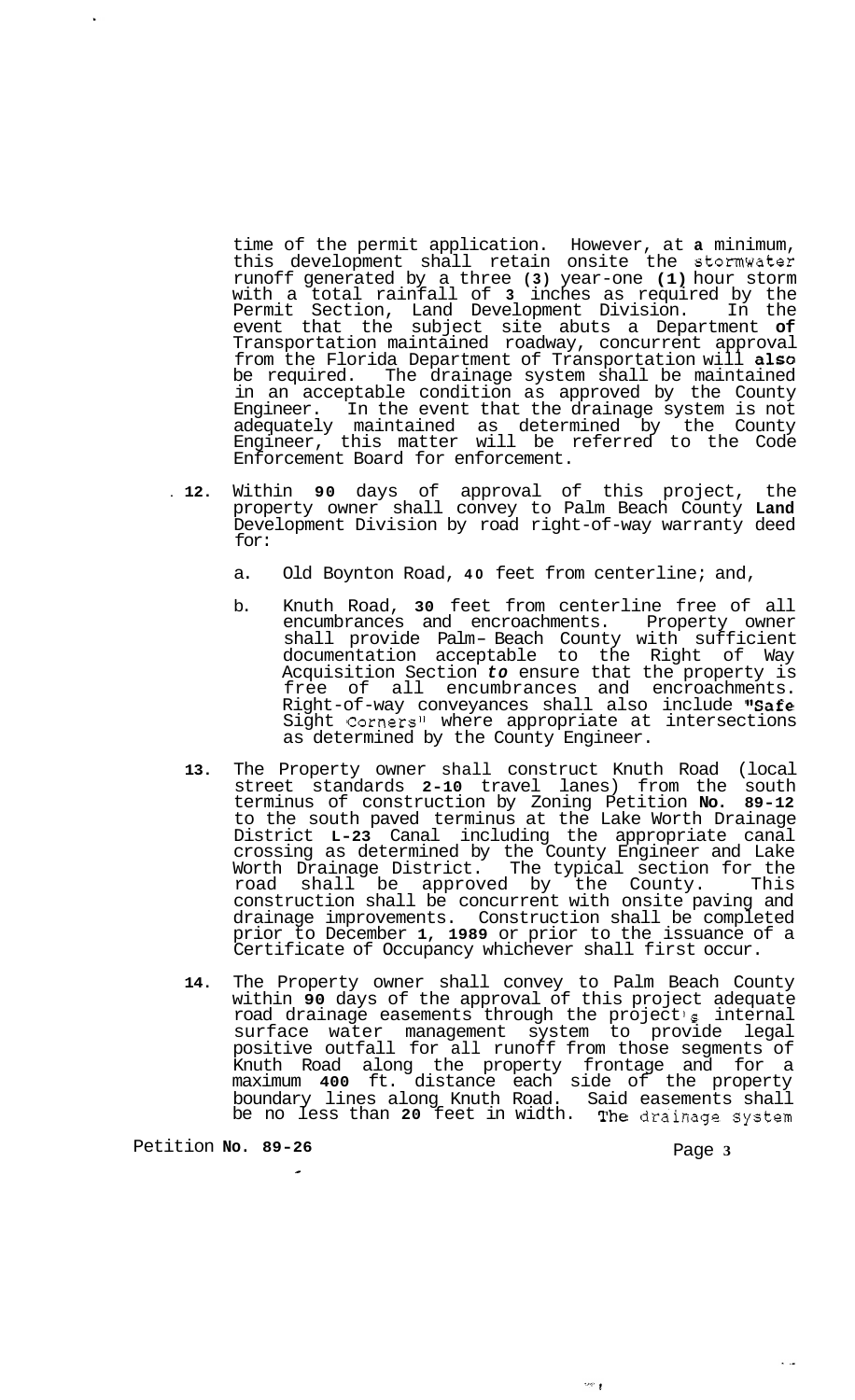within the project shall have sufficient retention/detention capacity to meet the storm water discharge and treatment requirements of the applicable County Water Control District and South Florida Water Management for the combined runoff from the project and District the ultimate Thoroughfare Plan Road Section(s)of the included segment.

- **15.** The petitioner shall pay a Fair Share Fee in the amount and manner required by the "Fair Share Contribution for Road Improvements Ordinance" as it presently exists or as it may from time to time be amended. The Fair Share Fee for this project presently is **\$9,644.00 (360** trips **X \$26.79** per trip) .
- **16.** Prior to Site Plan certification the property owner shall verify a minimum of **45** feet in width (right **of**  way **or** easement) for Knuth Road.
- **17.** The petitioner shall submit all graphics presented to the commission as part of the official record prior to Site Plan Review Committee approval.
- **18.** The petitioner shall relocate the facility to the north and east *to* Yurther the preservation **of** the native slash pine community in the southern portion **of** the site. This community shall be accommodated to the greatest extent possible.
- **19.** The petitioner shall install twelve **(12)** foot native canopy trees planted twenty **(20)** feet on center supplemented with a hedge planted four **(4)** feet in height spaced three **(3)** feet on center along the entire length of the western property line with alternative landscape strip number three. This hedge shall be maintained at a height of six **(6)** feet.
- **20.** Failure **to** comply with any conditions of approval may result in the denial or revocation of a building permit; the issuance **of** a stop **work** order; the denial **of** a Certificate of Occupancy on any building or structure; or the denial or revocation of any permit or approval for any developer-owner, commercial-owner, lessee, or user **of** the subject property. Appeals from such action may be taken to the Palm Beach County Board of Adjustment. **or** as otherwise provided in the Palm Beach County Zoning Code.

**Petition No. 89-26**  -

 $\epsilon_{\rm max} \sim 1$ 

**Page 4** 

. ..

.- .